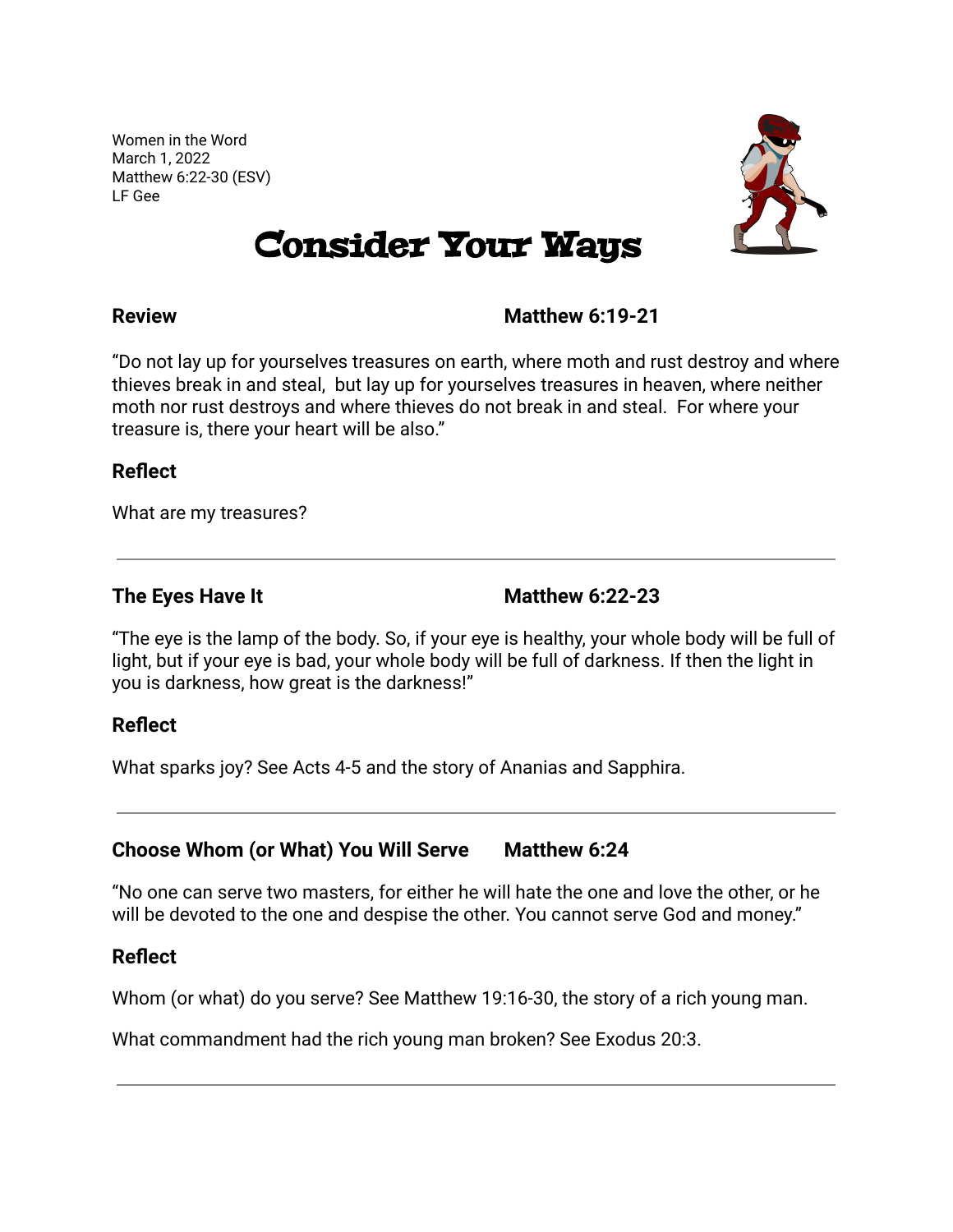#### **What, Me Worry? Matthew 6:25-30**

"Therefore I tell you, do not be anxious about your life, what you will eat or what you will drink, nor about your body, what you will put on. Is not life more than food, and the body more than clothing?

"Look at the birds of the air: they neither sow nor reap nor gather into barns, and yet your heavenly Father feeds them. Are you not of more value than they?

"And which of you by being anxious can add a single hour to his span of life? And why are you anxious about clothing? Consider the lilies of the field, how they grow: they neither toil nor spin, yet I tell you, even Solomon in all his glory was not arrayed like one of these. But if God so clothes the grass of the field, which today is alive and tomorrow is thrown into the oven, will he not much more clothe you, O you of little faith?"

#### **Reflect**

When do we have *enough*? For historical perspective, see **Haggai 1:4-6** regarding the rebuilding of the temple:

"Is it a time for you yourselves to dwell in your paneled houses, while this house lies in ruins?

"Now, therefore, thus says the Lord of hosts: Consider your ways. You have sown much, and harvested little. You eat, but you never have enough; you drink, but you never have your fill. You clothe yourselves, but no one is warm. And he who earns wages does so to put them into a bag with holes.

"Thus says the Lord of hosts: Consider your ways."

### **Preview Matthew 6:31-24**

"Therefore do not be anxious, saying, 'What shall we eat?' or 'What shall we drink?' or 'What shall we wear?' For the Gentiles seek after all these things, and your heavenly Father knows that you need them all. But seek first the kingdom of God and his righteousness, and all these things will be added to you.

"Therefore do not be anxious about tomorrow, for tomorrow will be anxious for itself. Sufficient for the day is its own trouble."